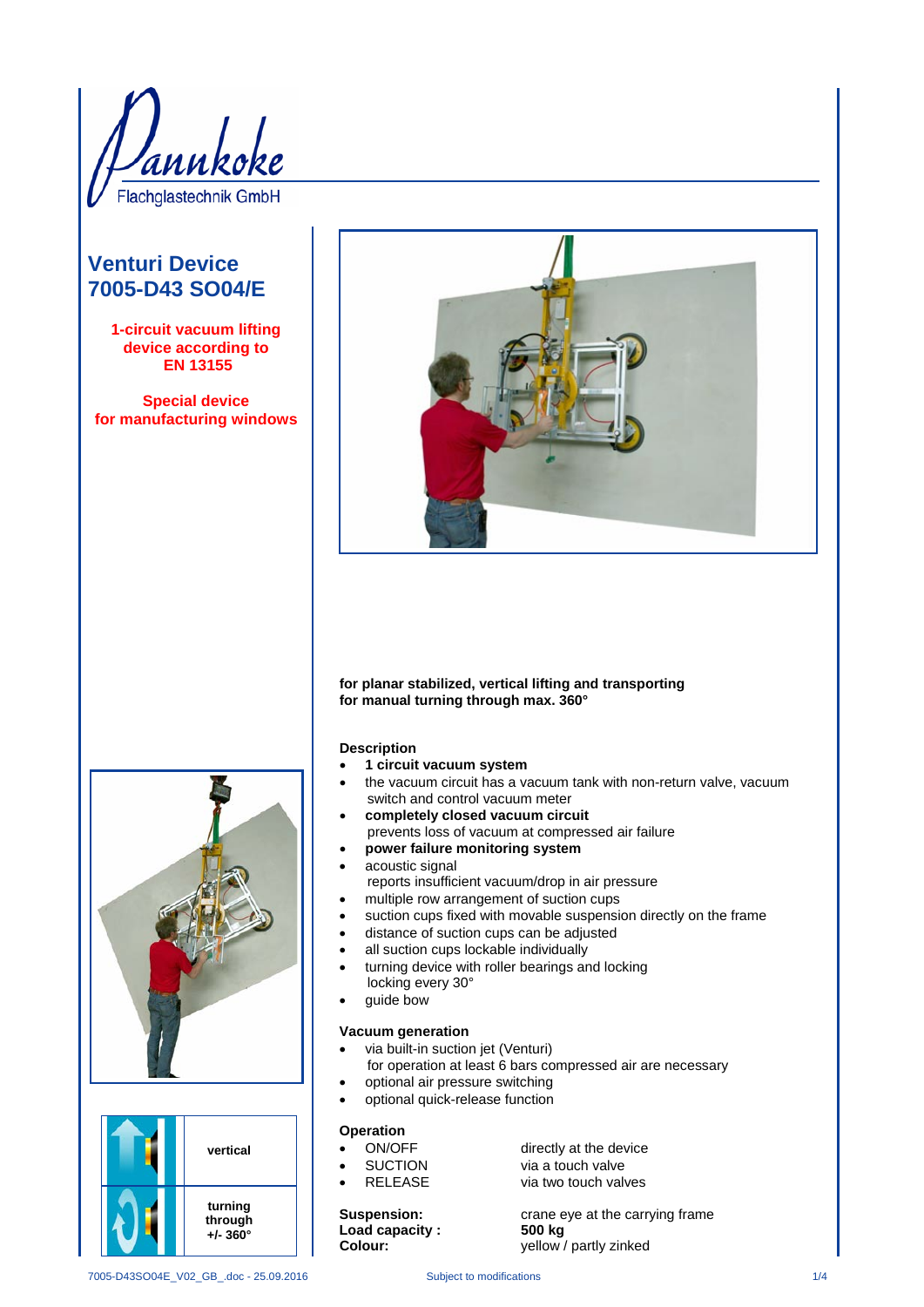## **suitable for lifting**

| material properties              | gas-tight                                                                                                    |          |                            |          |
|----------------------------------|--------------------------------------------------------------------------------------------------------------|----------|----------------------------|----------|
| surface                          | smooth                                                                                                       |          |                            |          |
| e. g.                            | glass panes, sealed units, window and curtain walling elements, plastic and<br>ceramic plates, coated boards |          |                            |          |
| suction cup type                 | 388                                                                                                          |          | 540                        |          |
| diameter<br>in action approx. mm | 300                                                                                                          |          | 200                        |          |
| quality of suction cups          | black rubber                                                                                                 |          | black rubber               |          |
|                                  | abrasion possible                                                                                            |          | abrasion possible          |          |
|                                  | up to 80° C heat resistant                                                                                   |          | up to 80° C heat resistant |          |
|                                  | from 4 mm glass thickness                                                                                    |          | from 3 mm glass thickness  |          |
| number of suction cups           | 4                                                                                                            | 6        | 4                          | 6        |
| outer distance from cup to       |                                                                                                              |          |                            |          |
| cup<br>minimum                   |                                                                                                              |          |                            |          |
| approx. mm                       | 1150 x 450 / 450 x 850                                                                                       |          |                            |          |
| maximum<br>approx. mm            | 1150 x 850                                                                                                   |          |                            |          |
| safe working load                |                                                                                                              |          |                            |          |
| on smooth and clean<br>surface   |                                                                                                              |          |                            |          |
| at 60 % vacuum                   |                                                                                                              |          |                            |          |
| in-company<br>kg                 | 400                                                                                                          | 500      | 160                        | 240      |
| dead weight<br>approx. kg        | 74                                                                                                           |          |                            |          |
| air pressure connection          | 9 <sub>mm</sub>                                                                                              |          |                            |          |
| Item No.: 7005-D43 SO04/E        | $-388-4$                                                                                                     | $-388-6$ | $-540-4$                   | $-540-6$ |
|                                  |                                                                                                              |          |                            |          |
| other frame sizes                | on request                                                                                                   |          |                            |          |
| other distances                  | on request                                                                                                   |          |                            |          |
|                                  |                                                                                                              |          |                            |          |
| <b>Accessories on request</b>    |                                                                                                              |          |                            |          |
| Item No.: OPT-DLSpar             | air pressure saving switching - saves approx. 50% of the air pressure<br>consumption                         |          |                            |          |
| Item No.: OPT-SLF                | quick-release function - with full pressure supply                                                           |          |                            |          |
| Item No.: OPT-388TR              | device equipped with : mark-free suction cups for coated glass                                               |          |                            |          |
| Item No.: OPT-388K               | device equipped with : softer suction cup for thinner glass                                                  |          |                            |          |







7005-D43SO04E\_V02\_GB\_.doc - 25.09.2016 Subject to modifications 2/4 Address: Haendelweg 5 23556 Luebeck Germany Telephone: +49 451 47 00 8-0 E-mail: info@pannkoke.de

Telephone: +49 451 47 00 8-0<br>Telephone: +49 451 47 00 8-0<br>Telefax: +49 451 47 00 8-37 Web: www.pannkoke.com

 $\mathbb{R}$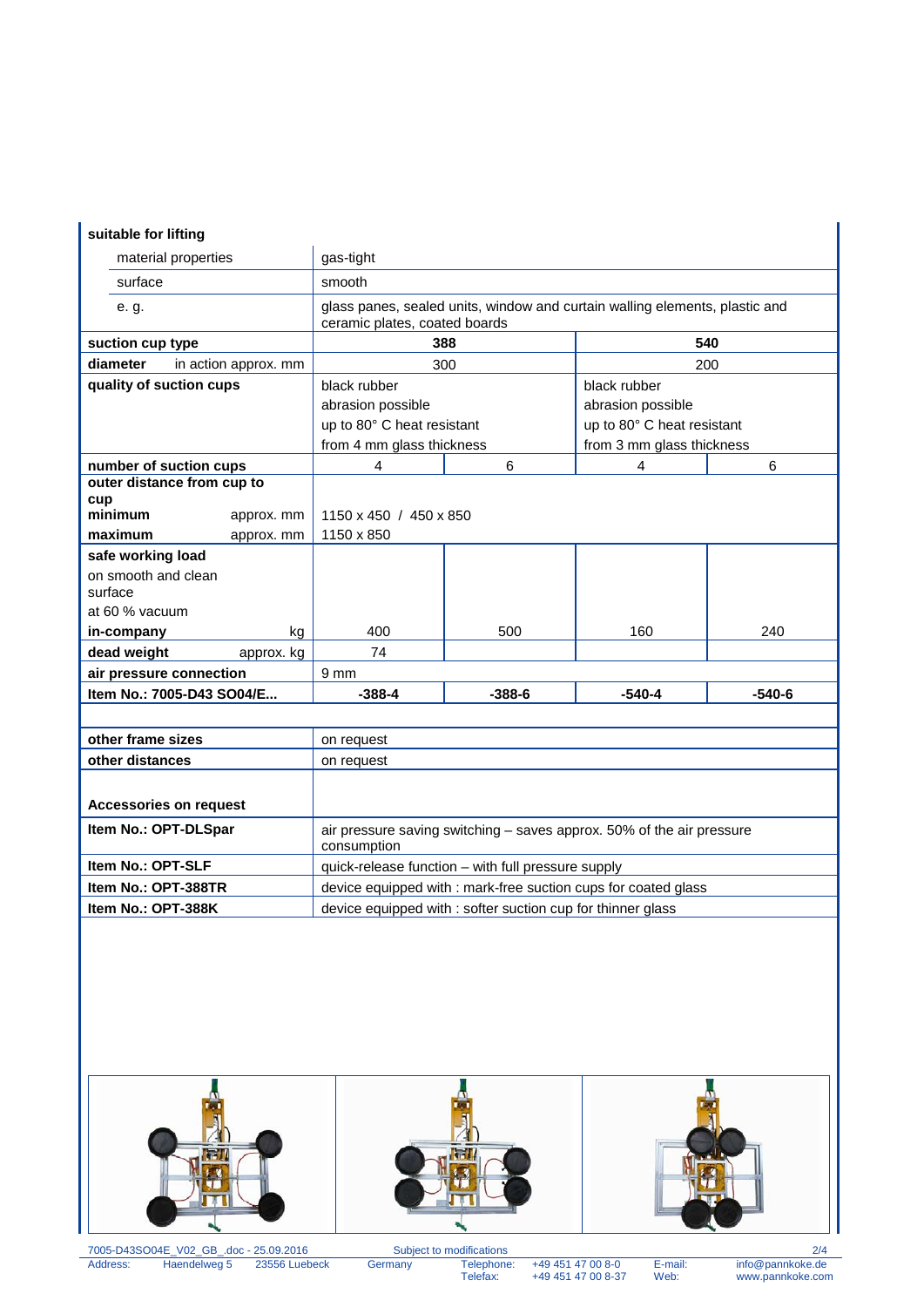

# Venturi Device 7005-D43 SO04/E with 4 suction cups 388 standard distance 40mm



# Venturi Device 7005-D43 SO04/E with 4 suction cups 388 distance 140mm